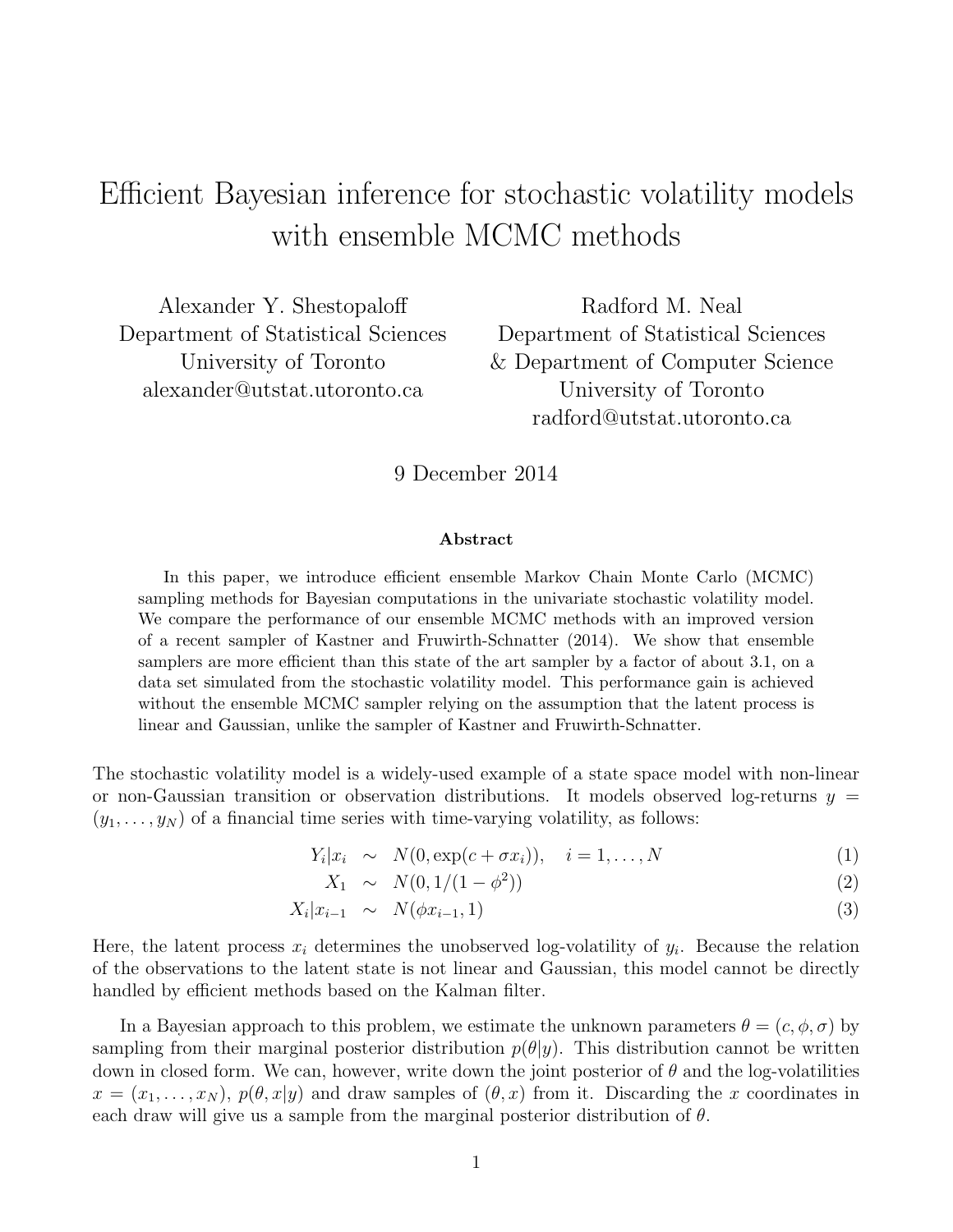To sample from the posterior distribution of the stochastic volatility model, we develop two new MCMC samplers within the framework of ensemble MCMC, introduced by Neal (2010). The key idea underlying ensemble MCMC is to simultaneously look at a collection of points (an "ensemble") in the space we are sampling from, with the  $K$  ensemble elements chosen in such a way that the density of interest can be simultaneously evaluated at all of the ensemble elements in less time than it would take to evaluate the density at all  $K$  points separately.

Previously, Shestopaloff and Neal (2013) developed an ensemble MCMC sampler for nonlinear, non-Gaussian state space models, with ensembles over latent state sequences, using the embedded HMM (Hidden Markov Model) technique of Neal (2003), Neal et al. (2004). This ensemble MCMC sampler was used for Bayesian inference in a population dynamics model and shown to be more efficient than methods which only look at a single sequence at a time. In this paper we consider ensemble MCMC samplers that look not only at ensembles over latent state sequences as in Shestopaloff and Neal (2013) but also over a subset of the parameters. We see how well both of these methods work for the widely-used stochastic volatility model.

### 1 Bayesian inference for the stochastic volatility model

Bayesian inference for the stochastic volatility model has been extensively studied. In this paper, we focus on comparisons with the method of Kastner and Fruwirth-Schnatter (2014). This stateof-the-art method combines the method of Kim et al. (1998) with the ASIS (Ancillary Sufficiency Interweaving Strategy) technique of Yu and Meng (2011). Kastner and Fruwirth-Schnatter's method consists of two parts. The first is an update of the latent variables  $x$  and the second is a joint update of  $\theta$  and the latent variables x. We improve this method here by saving and re-using sufficient statistics to do multiple parameter updates at little additional computational cost.

#### 1.1 A linear Gaussian approximation for sampling latent sequences

The non-linear relationship between the latent and the observation process prohibits the direct use of Kalman filters for sampling the latent variables  $x_i$ . Kim et al. (1998) introduced an approximation to the stochastic volatility model that allows using Kalman filters to draw samples of  $x_i$  which can be later reweighed to give samples from their exact posterior distribution. This approximation proceeds as follows. First, the observation process for the stochastic volatility model is written in the form

$$
\log(y_i^2) = c + \sigma x_i + \zeta_i \tag{4}
$$

where  $\zeta_i$  has a  $\log(\chi_1^2)$  distribution.

Next, the distribution of  $\zeta_i$  is approximated by a ten-component mixture of Gaussians with mixture weights  $\pi_k$ , means  $m_k$  and variances  $\tau_k^2$ ,  $k = 1, \ldots, 10$ . The values of these mixture weights, means and variances can be found in Omori (2007). At each step of the sampler, at each time i, a single component of the mixture is chosen to approximate the distribution of  $\zeta_i$  by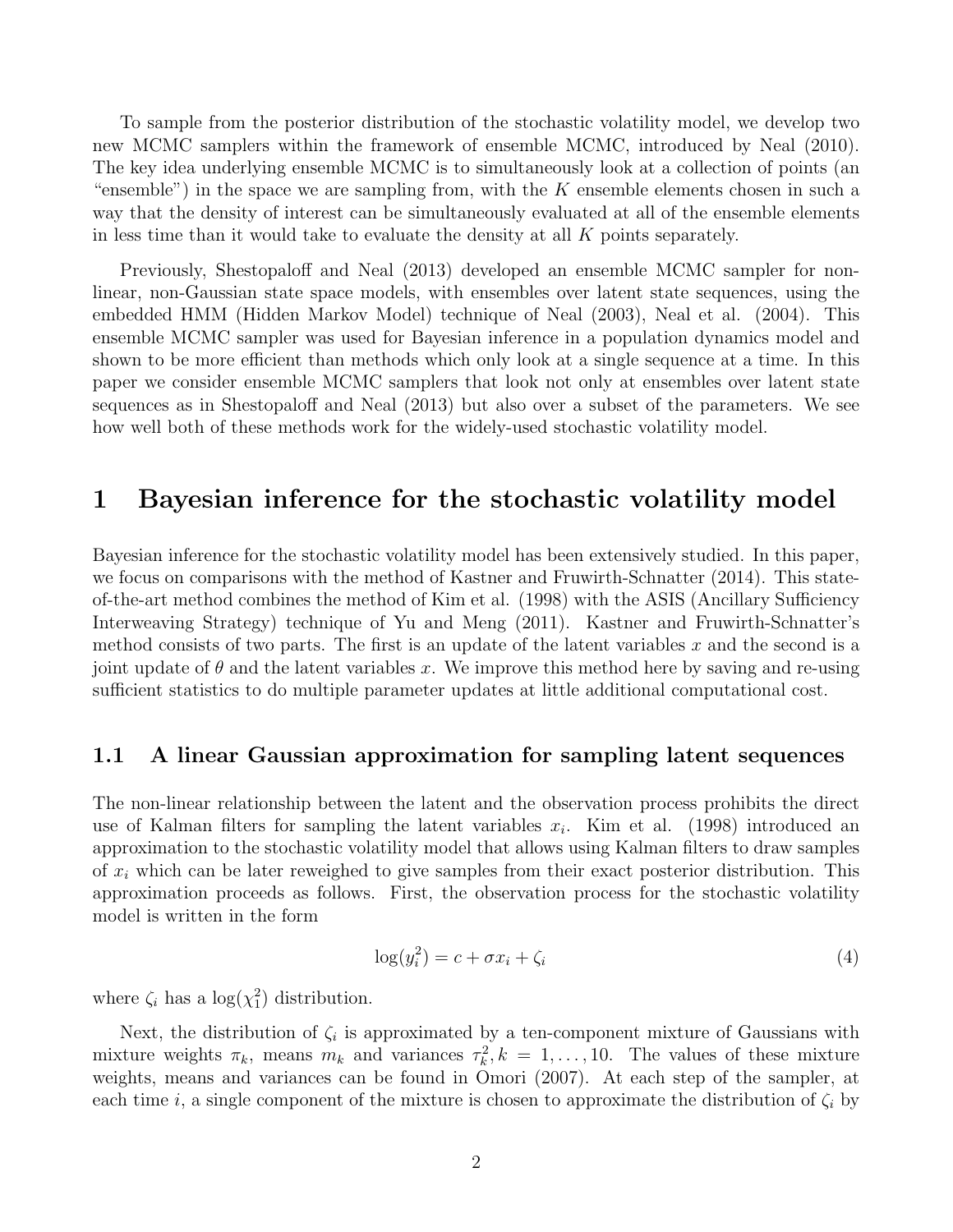drawing a mixture component indicator  $r_i \in \{1, \ldots, 10\}$  with probabilities proportional to

$$
P(r_i = k|y_i, x_i, c, \sigma) \propto \pi_k \frac{1}{\tau_k} \exp((\log(y_i^2) - c - \sigma x_i)^2 / \tau_k^2)
$$
\n
$$
\tag{5}
$$

Conditional on  $r_i$ , the observation process is now linear and Gaussian, as is the latent process:

$$
\log(Y_i^2)|x_i, r_i, c, \sigma \sim N(m_{r_i} + c + \sigma x_i, \tau_{r_i}^2), \quad i = 1, ..., N
$$
 (6)

$$
X_1|\phi \sim N(0, 1/(1 - \phi^2)) \tag{7}
$$

$$
X_i|x_{i-1} \sim N(\phi x_{i-1}, 1) \tag{8}
$$

Kalman filtering followed by a backward sampling pass can now be used to sample a latent sequence x. For a description of this sampling procedure, see Petris et al.  $(2009)$ .

The mis-specification of the model due to the approximation can be corrected using importance weights

$$
w^{(l)} = \frac{\prod_{i=1}^{N} f(y_i | x_i^{(l)}, c^{(l)}, \sigma^{(l)})}{\prod_{i=1}^{N} (\sum_{k=1}^{10} \pi_k g(\log(y_i^2) | x_i^{(l)}, c^{(l)}, \sigma^{(l)}, m_k, \tau_k))}
$$
(9)

where f is the  $N(0, \exp(c + \sigma x_i))$  density, g is the  $N(m_k + c + \sigma x_i, \tau_k)$  density and the index l refers to a draw. Posterior expectations of functions of  $\theta$  can then be computed as  $\sum w^{(l)} f(\theta^{(l)})$ , with  $\theta^{(l)}$  the draws.

We note that, when doing any other updates affecting  $x$  in combination with this approximate scheme, we need to continue to use the same mixture of Gaussians approximation to the observation process. If an update drawing from an approximate distribution is combined with an update drawing from an exact distribution, neither update will draw samples from their target distribution, since neither update has a chance to reach equilibrium before the other update disturbs things. We would then be unable to compute the correct importance weights to estimate posterior expectations of functions of  $\theta$ .

#### 1.2 ASIS updates

ASIS methods (Yu and Meng (2011)) are based on the idea of interweaving two parametrizations. For the stochastic volatility model, these are the so-called non-centered (NC) and centered (C) parametrizations. The NC parametrization is the one in which the stochastic volatility model was originally presented above. The C parametrization for the stochastic volatility model is

$$
Y_i|\tilde{x}_1 \sim N(0, \exp(\tilde{x}_i)), \quad i = 1, \dots, N
$$
\n(10)

$$
\tilde{X}_1 \sim N(c, \sigma^2/(1-\phi^2)) \tag{11}
$$

$$
\tilde{X}_i|\tilde{x}_{i-1} \sim N(c + \phi(\tilde{x}_{i-1} - c), \sigma^2)
$$
\n(12)

The mixture of Gaussians approximation for C is the same as for NC.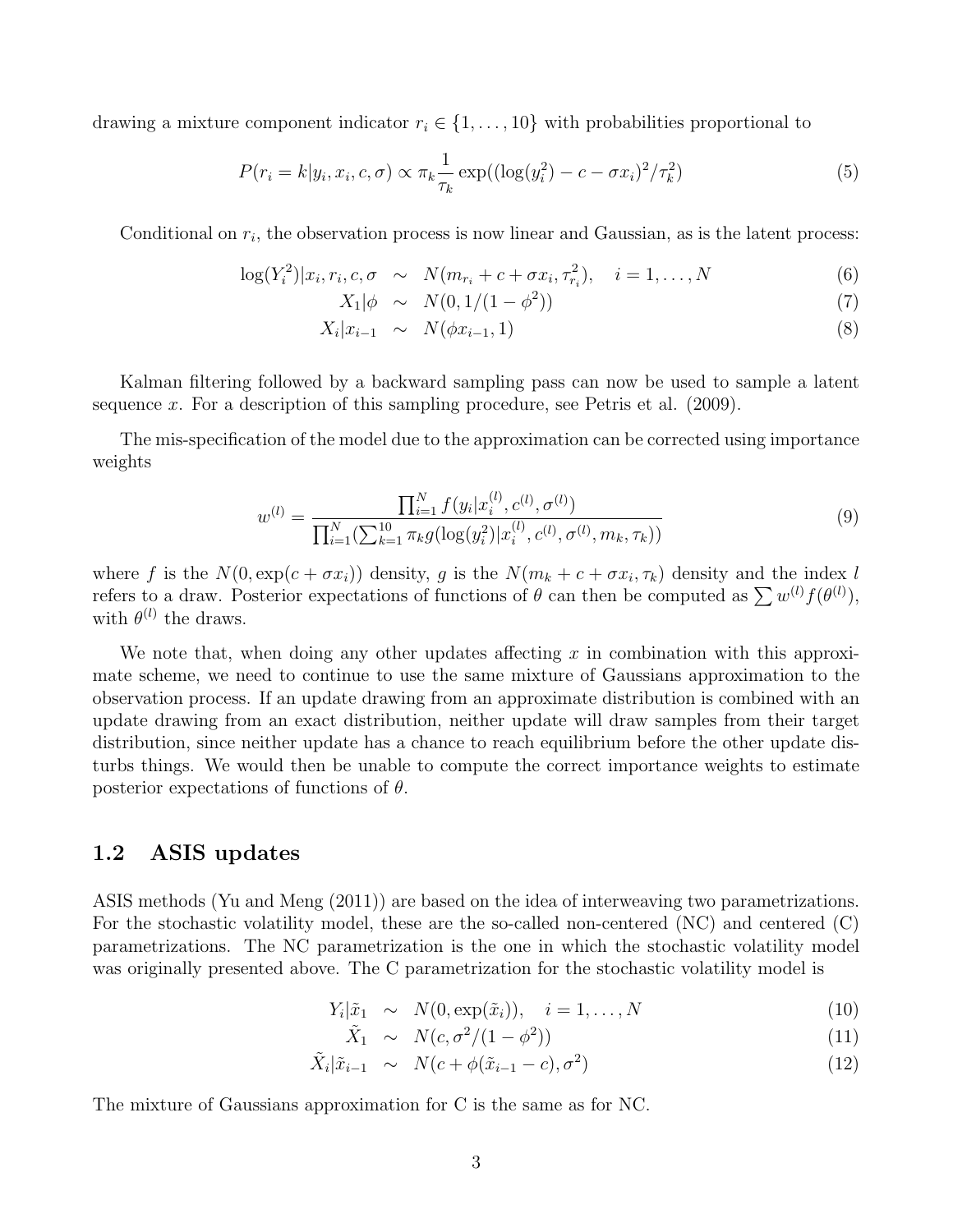Kastner and Fruwirth-Schnatter (2014) propose two new sampling schemes, GIS-C and GIS-NC, in which they interweave these two parametrizations, using either the NC or C parameterization as the baseline. The authors report a negiligible performance difference between using NC or C as the baseline. For the purposes of our comparisons, we use the method with NC as the baseline, GIS-NC, which proceeds as follows.

- 1. Draw x given  $\theta, r, y$  using the linear Gaussian approximation update (NC)
- 2. Draw  $\theta$  given  $x, r, y$  using a Metropolis update (NC)
- 3. Move to C by setting  $\tilde{x} = c + \sigma x$
- 4. Draw  $\theta$  given  $\tilde{x}, r, y$  using a Metropolis update (C)
- 5. Move back to NC by setting  $x = \frac{\tilde{x} c}{\sigma}$ σ
- 6. Redraw the mixture component indicators r given  $\theta$ , x, y.

Theorem 4 of Yu and Meng (2011) establishes a link between ASIS and the PX-DA (Parameter Expansion-Data Augmentation) method of Liu and Wu (1999). In the case of the stochastic volatility model, this means that we can view the ASIS scheme for updating x and  $\theta$  as a combination of two updates, both done in the NC parametrization. The first of these draws new values for  $\theta$  conditional on x. The second draws new values for both x and  $\theta$ , such that when we propose to update c to  $c^*$  and  $\sigma$  to  $\sigma^*$ , we also propose to update the sequence x to  $x^* = \frac{((c+\sigma x) - c^*)}{\sigma^*}$ . For this second update, the Metropolis acceptance probability needs to be multiplied by a Jacobian factor  $(\sigma/\sigma^*)^N$  to account for scaling  $\sigma$ . A joint translation update for c and x has been previously considered by Liu and Sabatti (2000) and successfully applied to to stochastic volatility model. Scale updates are considered by Liu and Sabatti (2000) as well, though they do not apply them to the stochastic volatility model.

The view of ASIS updates as joint updates to  $\theta$  and x makes it easier to see why ASIS updates improve efficiency. At first glance, they look like they only update the parameters, but they actually end up proposing to change both  $\theta$  and x in a way that preserves dependence between them. This means that moves proposed in ASIS updates are more likely to end up in a region of high posterior density, and so be accepted.

Kastner and Fruwirth-Schnatter (2014) do a single Metropolis update of the parameters for every update of the latent sequence. However, we note that given values for the mixture indices  $r$ ,  $y$  and  $x$ , low-dimensional sufficient statistics exist for all parameters in the centered parametrization. In the non-centered parametrization, given  $r$ ,  $y$  and  $x$ , low-dimensional sufficient statistics exist for  $\phi$ . We propose doing multiple Metropolis updates given saved values of these sufficient statistics (for all parameters in the case of C and for  $\phi$  in the case of NC). This allows us to reach equilibrium given a fixed latent sequence at little computational cost since additional updates have small cost, not dependent on N. Also, this eliminates the need to construct complex proposal schemes, since with these repeated samples the algorithm becomes less sensitive to the particular choice of proposal density.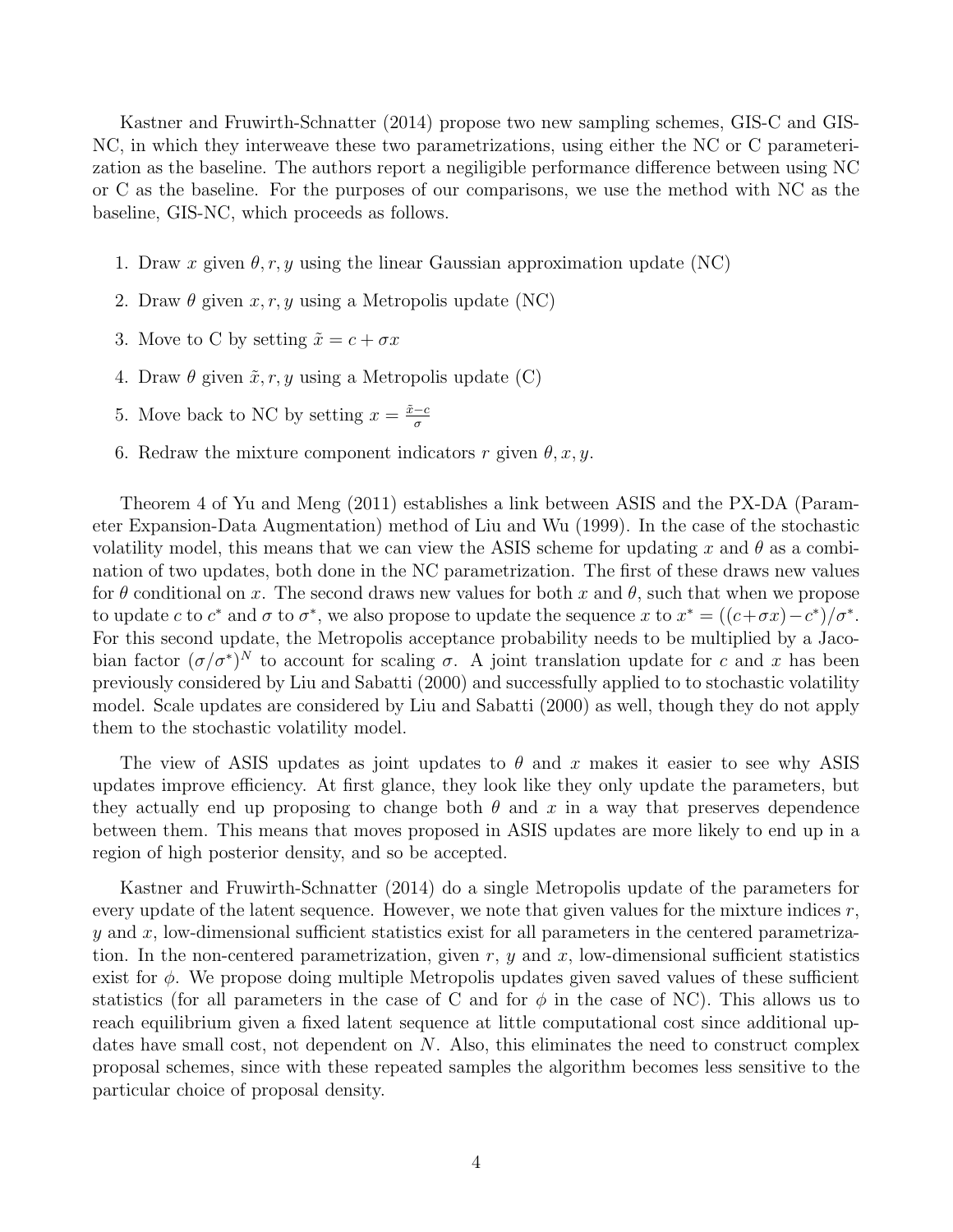The sufficient statistics in the case of NC are

$$
t_1 = \sum_{i=1}^{N} x_i^2, \quad t_2 = \sum_{i=2}^{N} x_{i-1} x_i, \quad t_3 = x_1^2 + x_N^2 \tag{13}
$$

with the log-likelihood of  $\phi$  as a function of the sufficient statistics being

$$
\log(L(\phi|t)) = (1/2)\log(1-\phi^2) - (1/2)(\phi^2(t_1 - t_3) - 2\phi t_2 + t_1)
$$

In the case of C the sufficient statistics are

$$
\tilde{t}_1 = \sum_{i=1}^N \tilde{x}_i^2, \quad \tilde{t}_2 = \sum_{i=2}^{N-1} \tilde{x}_i^2 \quad \tilde{t}_3 = \sum_{i=2}^N \tilde{x}_{i-1} \tilde{x}_i \quad \tilde{t}_4 = \sum_{i=2}^{N-1} \tilde{x}_i \quad \tilde{t}_5 = \tilde{x}_1 + \tilde{x}_N \tag{14}
$$

with the log-likelihood as a function of the sufficient statistics being

$$
\log(L(c, \phi, \sigma^2 | \tilde{t})) = -(N/2) \log(\sigma^2) + (1/2) \log(1 - \phi^2) \n- (1/2)(\tilde{t}_1 + \phi^2 \tilde{t}_2 - 2\phi \tilde{t}_3 - 2c\phi^2 \tilde{t}_4 - 2c(\tilde{t}_4 + \tilde{t}_5) \n+ 4c\phi \tilde{t}_4 + 2c\phi \tilde{t}_5 + (N - 1)(c(\phi - 1))^2 + c^2(1 - \phi^2))/\sigma^2
$$
\n(15)

The details of the derivations are given in the Appendix.

## 2 Ensemble MCMC methods for stochastic volatility models

The general framework underlying ensemble MCMC methods was introduced by Neal (2010). An ensemble MCMC method using embedded HMMs for parameter inference in non-linear, non-Gaussian state space models was introduced by Shestopaloff and Neal (2013). We briefly review ensemble methods for non-linear, non-Gaussian state space models here.

Ensemble MCMC builds on the idea of MCMC using a temporary mapping. Suppose we are interested in sampling from a distribution with density  $\pi(z)$  on Z. We can do this by constructing a Markov chain with transition kernel  $T(z'|z)$  with invariant distribution  $\pi$ . The temporary mapping strategy takes  $T$  to be a composition of three stochastic mappings. The first mapping,  $\hat{T}$ , takes z to an element w of some other space W. The second,  $\overline{T}$ , updates w to w'. The last,  $\check{T}$ , takes w' back to some  $z' \in \mathcal{Z}$ . The idea behind this strategy is that doing updates in an intermediate space  $W$  may allow us to make larger changes to z, as opposed to doing updates directly in  $\mathcal{Z}$ .

In the ensemble method, the space  $W$  is taken to be the K-fold Cartesian product of  $Z$ . First, z mapped to an ensemble  $w = (z^{(1)}, \ldots, z^{(K)})$ , with the current value z assigned to  $z^{(k)}$ , with  $k \in \{1, ..., K\}$  chosen uniformly at random. The remaining elements  $z^{(j)}$  for  $j \neq k$  are chosen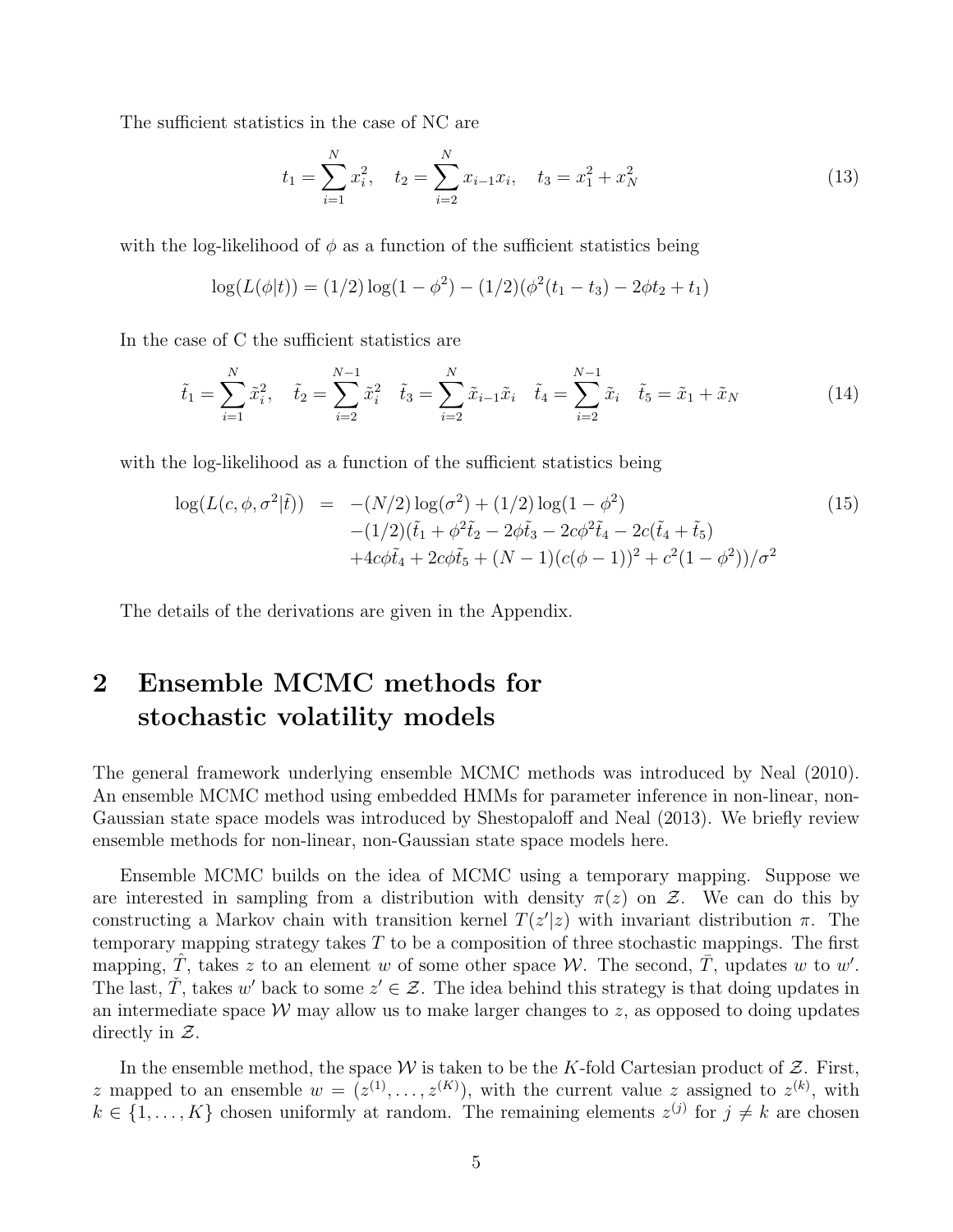from their conditional distribution under an ensemble base measure  $\zeta$ , given that  $z^{(k)} = z$ . The marginal density of an ensemble element  $z^{(k)}$  in the ensemble base measure  $\zeta$  is denoted by  $\zeta(z^{(k)})$ . Next,  $w$  is updated to  $w'$  using any update that leaves invariant the *ensemble density* 

$$
\rho(w) = \rho((z^{(1)}, \dots, z^{(K)})) = \zeta((z^{(1)}, \dots, z^{(K)})) \frac{1}{K} \sum_{i=1}^{K} \frac{\pi(z^{(k)})}{\zeta_k(z^{(k)})}
$$
(16)

Finally, a new value z' is chosen by selecting an element  $z^{(k)}$  from the ensemble with probabilities proportional to  $\pi(z^{(k)})/\zeta_k(z^{(k)})$ . The benefit of doing, say Metropolis, updates in the space of ensembles is that a proposed move is more likely to be accepted, since for the ensemble density to be large it is enough that the proposed ensemble contains at least some elements with high density under  $\pi$ .

In Shestopaloff and Neal  $(2013)$ , we consider an ensemble over latent state sequences x. Specifically, the current state,  $(x, \theta)$ , consisting of the latent states x and the parameters  $\theta$  is mapped to an ensemble  $y = (x^{(1)}, \theta), \ldots, (x^{(K)}, \theta)$  where the ensemble contains all distinct sequences  $x^{(k)}$ passing through a collection of pool states chosen at each time  $i$ . The ensemble is then updated to  $y' = ((x^{(1)}, \theta'), \ldots, (x^{(K)}, \theta')$  using a Metropolis update that leaves  $\rho$  invariant. At this step, only  $\theta$  is changed. We then map back to a new  $x' = (x', \theta')$ , where x' is now potentially different from the original x. We show that this method considerably improves sampling efficiency in the Ricker model of population dynamics.

As in the original Neal (2010) paper, we emphasize here that applications of ensemble methods are worth investigating when the density at each of the  $K$  elements of an ensemble can be computed in less time than it takes to do  $K$  separate density evaluations. For the stochastic volatility model, this is possible for ensembles over latent state sequences, and over the parameters c and  $\sigma^2$ . In this paper, we will only consider joint ensembles over x and over  $\sigma$ . Since we will use  $\eta = \log(\sigma^2)$  in the MCMC state, we will refer to ensembles over  $\eta$  below.

We propose two ensemble MCMC sampling schemes for the stochastic volatility model. The first, ENS1, updates the latent sequence, x, and  $\eta$  by mapping to an ensemble composed of latent sequences x and values of  $\eta$ , then immediately mapping back to new values of x and  $\eta$ . The second, ENS2, maps to an ensemble of latent state sequences x and values of  $\eta$ , like ENS1, then updates  $\phi$  using an ensemble density summing over x and  $\eta$ , and finally maps back to new values of x and  $\eta$ .

For both ENS1 and ENS2, we first create a pool of  $\eta$  values with  $L_{\eta}$  elements, and at each time, *i*, a pool of values for the latent state  $x_i$ , with  $L_x$  elements. The current value of  $\eta$  is assigned to the pool element  $\eta^{[1]}$  and for each time i, the current  $x_i$  is assigned to the pool element  $x_i^{[1]}$  $i<sup>[1]</sup>$ . (Since the pool states are drawn independently, we don't need to randomly assign an index to the current  $\eta$  and the current  $x_i$ 's in their pools.) The remaining pool elements are drawn independently from some distribution having positive probability for all possible values of  $x_i$  and  $\eta$ , say  $\kappa_i$  for  $x_i$  and  $\lambda$  for  $\eta$ .

The total number of ensemble elements that we can construct using the pools over  $x_i$  and over  $\eta$  is  $L_{\eta}L_{x}^{N}$ . Naively evaluating the ensemble density presents an enormous computational burden for  $L_x > 1$ , taking time on the order of  $L_{\eta} L_x^N$ . By using the forward algorithm, together with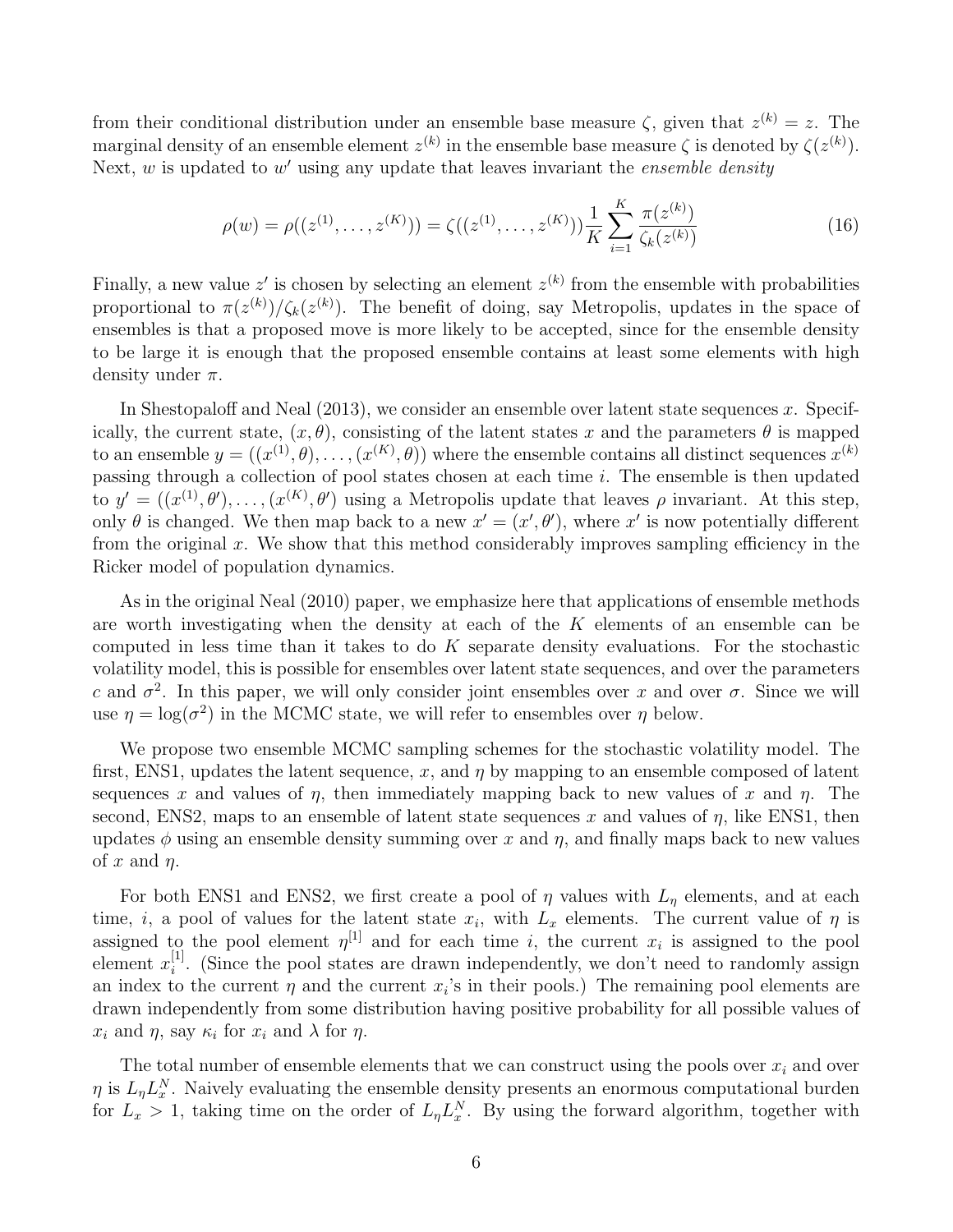a "caching" technique, we can evaluate the ensemble density much more efficiently, in time on the order of  $L_{\eta}L_{x}^{2}N$ . The forward algorithm is used to efficiently evaluate the densities for the ensemble over the  $x_i$ . The caching technique is used to efficiently evaluate the densities for the ensemble over  $\eta$ , which gives us a substantial constant factor speed-up in terms of computation time.

In detail, we do the following. Let  $p(x_1)$  be the initial state distribution,  $p(x_i|x_{i-1})$  the transition density for the latent process and  $p(y_i|x_i, \eta)$  the observation probabilities. We begin by computing and storing the initial latent state probabilities — which do not depend on  $\eta$  for each pool state  $x_1^{[k]}$  $_1^{[\kappa]}$  at time 1.

$$
P_1 = (p(x_1^{[1]}), \dots, p(x_1^{[L_x]}))
$$
\n<sup>(17)</sup>

For each  $\eta^{[l]}$  in the pool and each pool state  $x_1^{[k]}$  we then compute and store the initial forward probabilities

$$
\alpha_1^{[l]}(x_1^{[k]}|\eta^{[l]}) = p(x_1^{[k]}) \frac{p(y_1|x_1^{[k]}, \eta^{[l]})}{\kappa_1(x_1^{[k]})}
$$
\n(18)

Then, for  $i > 1$ , we similarly compute and store the matrix of transition probabilities

$$
P_i = \begin{pmatrix} p(x_i^{[1]}|x_{i-1}^{[1]}) & \cdots & p(x_i^{[L_x]}|x_{i-1}^{[1]}) \\ \vdots & \ddots & \vdots \\ p(x_i^{[1]}|x_{i-1}^{[L_x]}) & \cdots & p(x_i^{[L_x]}|x_{i-1}^{[L_x]}) \end{pmatrix}
$$

where

$$
p(x_i^{[k_1]}|x_{i-1}^{[k_2]}) \propto \exp(-(x_i^{[k_1]} - \phi x_{i-1}^{[k_2]})^2/2)
$$
\n(19)

are transition probabilities between pool states  $x_{i-1}^{[k_2]}$  $_{i-1}^{[k_2]}$  and  $x_i^{[k_1]}$  $i^{k_1}$  for  $k_1, k_2 \in \{1, ..., L_x\}$ . We then use the stored values of the transition probabilities  $P_i$  to efficiently compute the vector of forward probabilities for all values of  $\eta^{[l]}$  in the pool

$$
\alpha_i^{[l]}(x_i|\eta^{[l]}) = \frac{p(y_i|x_i, \eta^{[l]})}{\kappa_i(x_i)} \sum_{k=1}^{L_x} p(x_i|x_{i-1}^{[k]}) \alpha_{i-1}^{[l]}(x_{i-1}^{[k]}|\eta^{[l]}), \quad i = 1, \dots, N
$$
\n(20)

with  $x_i \in \{x_i^{[1]}$  $\binom{[1]}{i}, \ldots, x_i^{[L_x]}$  $_{i}^{[L_x]}$ .

At each time *i*, we divide the forward probabilities  $\alpha_i^{[l]}$  $\mathcal{L}_i^{[l]}(x_i)$  by  $c_i^{[l]} = \sum_{k=1}^{L_x} \alpha_i^{[l]}$  $\int_i^{[l]} (x_i|\eta^{[l]}),$  storing the  $c_i^{[l]}$  values and using the normalized  $\alpha_i^{[l]}$  $i^{[l]}$ 's in the next step of the recursion. This is needed to prevent underflow and for ensemble density computations. In the case of all the forward probabilities summing to 0, we set the forward probabilities at all subsequent times to 0. Note that we won't get underflows for all values of  $\eta^{[l]}$ , since we are guaranteed to have a log-likelihood that is not  $-\infty$  for the current value of  $\eta$  in the MCMC state.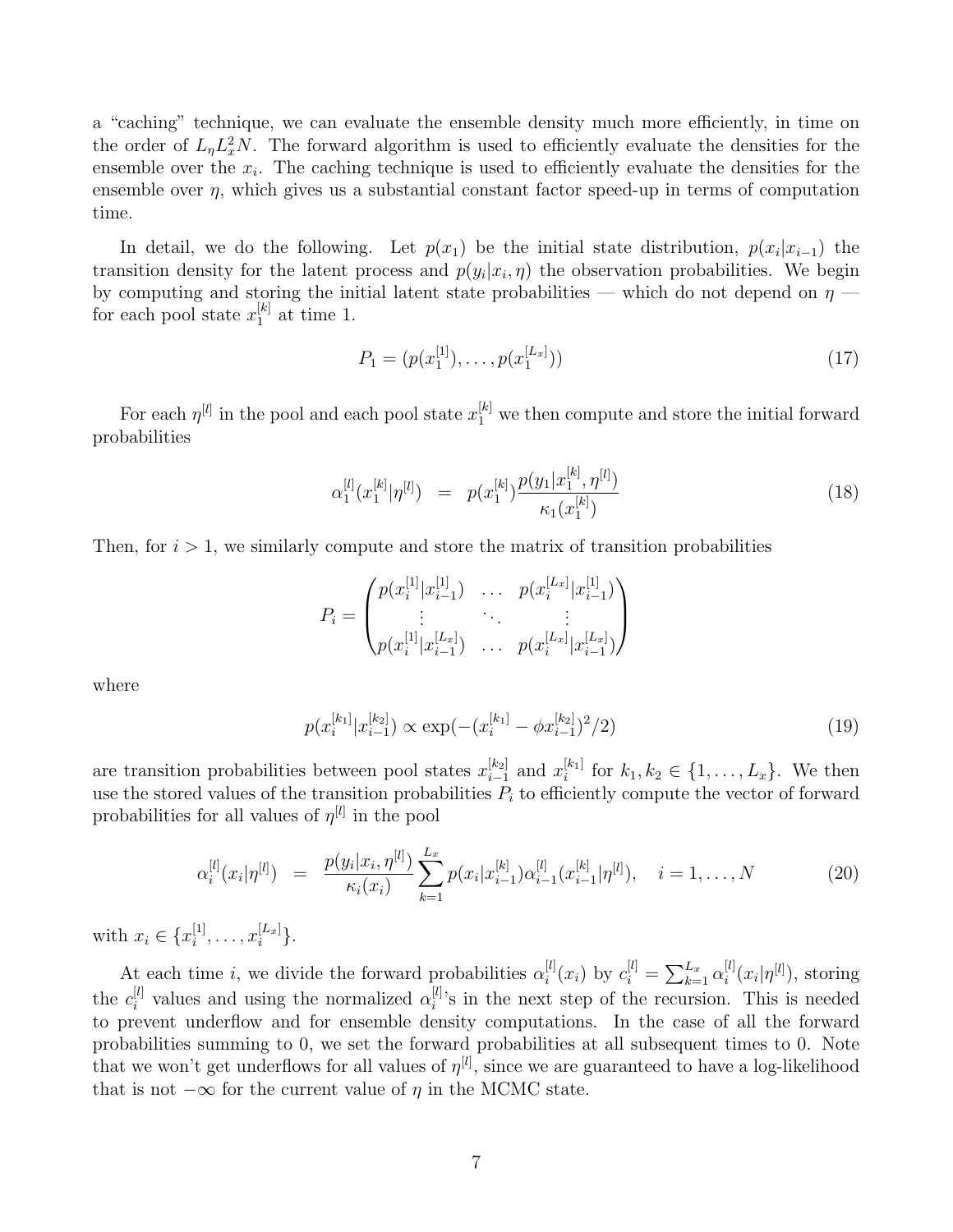For each  $\eta^{[l]}$ , the ensemble density can then be computed as

$$
\rho^{[l]} = \prod_{i=1}^{N} c_i^{[l]} \tag{21}
$$

To avoid overflow or underflow, we work with the logarithm of  $\rho^{[l]}$ .

Even with caching, computing the forward probabilities for each  $\eta^{[l]}$  in the pool is still an order  $L_x^2$  operation since we multiply the vector of forward probabilities from the previous step by the transition matrix. However, if we do not cache and re-use the transition probabilities  $P_i$ when computing the forward probabilities for each value of  $\eta^{[l]}$  in the pool, the computation of the ensemble densities  $\rho^{[l]}$ , for all  $l = 1, \ldots, L_{\eta}$ , would be about 10 times slower. This is because computing forward probabilities for a value of  $\eta$  given saved transition probabilities only involves multiplications and additions, and not exponentiations, which are comparatively more expensive.

In ENS1, after mapping to the ensemble, we immediately sample new values of  $\eta$  and x from the ensemble. We first sample a  $\eta^{[l]}$  from the marginal ensemble distribution, with probabilities proportional to  $\rho^{[l]}$ . After we have sampled an  $\eta^{[l]}$ , we sample a latent sequence x conditional on  $\eta^{[l]}$ , using a stochastic backwards recursion. The stochastic backwards recursion first samples a state  $x_N$  from the pool at time N with probabilities proportional to  $\alpha_N^{[l]}(x_N | \eta^{[l]})$ . Then, given the sampled value of  $x_i$ , we sample  $x_{i-1}$  from the pool at time  $i-1$  with probabilities proportional to  $p(x_i|x_{i-1})\alpha_{i-1}^{[l]}$  $\sum_{i=1}^{\lbrack l]} (x_{i-1}|\eta^{[l]}),$  going back to time 1.

In the terminology of Shestopaloff and Neal (2013) this is a "single sequence" update combined with an ensemble update for  $\eta$  (which is a "fast" variable in the terminology of Neal (2010) since recomputation of the likelihood function after changes to this variable is fast given the saved transition probabilities).

In ENS2, before mapping back to a new  $\eta$  and a new x as in ENS1, we perform a Metropolis update for  $\phi$  using the ensemble density summing over all  $\eta^{[l]}$  and all latent sequences in the ensemble,  $\sum_{l=1}^{L_{\eta}} \rho^{[l]}$ . This approximates updating  $\phi$  using the posterior density of  $\theta$  with x and  $\eta$  integrated out, when the number of pool states is large. The update nevertheless leaves the correct distribution exactly invariant, even if the number of pool states is not large.

#### 2.1 Choosing the pool distribution

A good choice for the pool distribution is crucial for the efficient performance of the ensemble MCMC method.

For a pool distribution for  $x_i$ , a good candidate is the stationary distribution of  $x_i$  in the AR(1) latent process, which is  $N(0, 1/\sqrt{1-\phi^2})$ . The question here is how to choose  $\phi$ . For ENS1, which does not change  $\phi$ , we can simply use the current value of  $\phi$  from the MCMC state, call it  $\phi_{\text{cur}}$  and draw pool states from  $N \sim (0, c/\sqrt{1-\phi_{\text{cur}}^2})$  for some scaling factor c. Typically, we would choose  $c > 1$  in order to ensure that for different values of  $\phi$ , we produce pool states that cover the region where  $x_i$  has high probability density.

We cannot use this pool selection scheme for ENS2 because the reverse transition after a change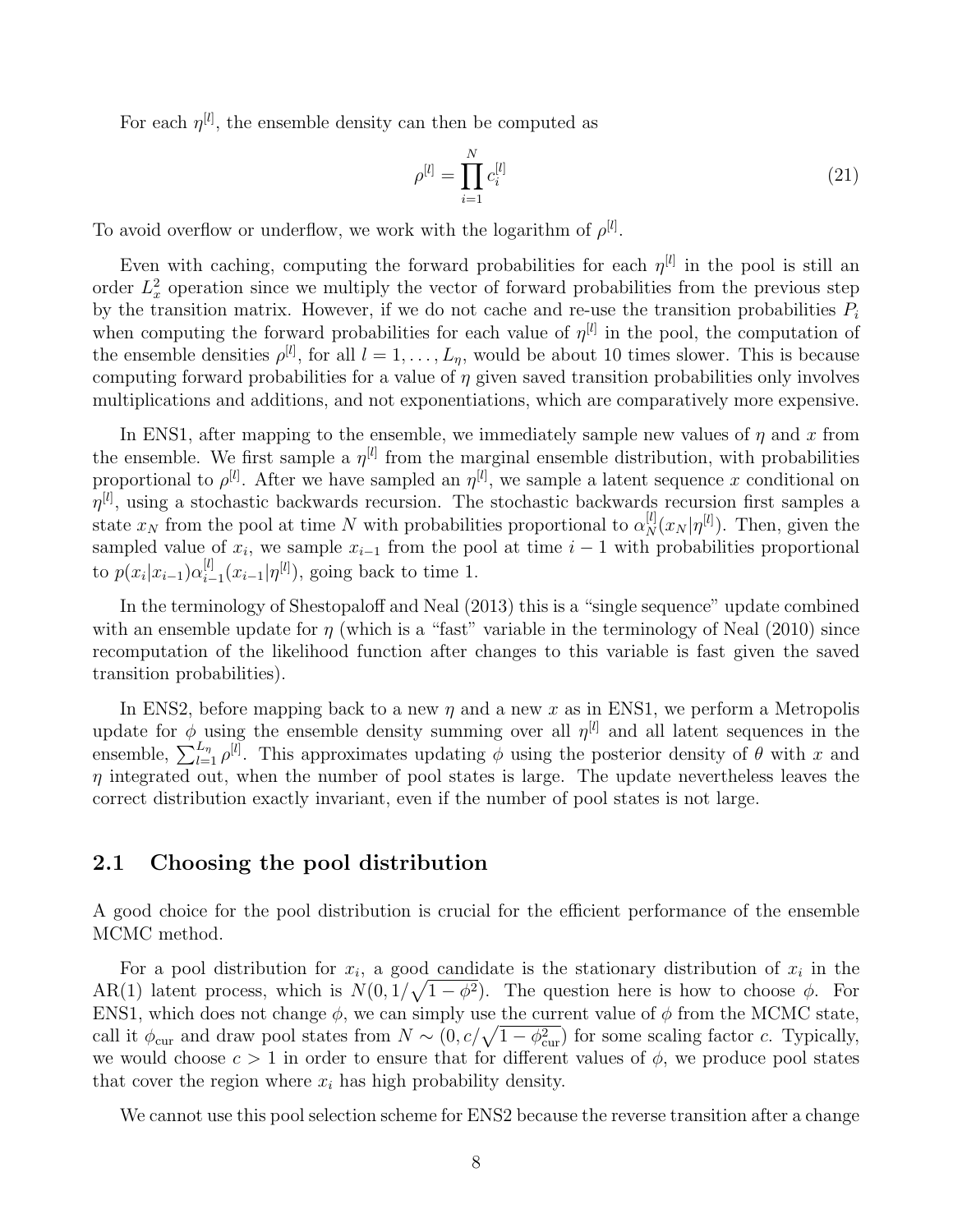in  $\phi$  would use different pool states, undermining the proof via reversibility that the ensemble transitions leave the posterior distribution invariant. However, we can choose pool states that depend on both the current and the proposed values of  $\phi$ , say  $\phi$  and  $\phi^*$ , in a symmetric fashion. For example, we can propose a value  $\phi^*$ , and draw the pool states from  $N \sim (0, c/\sqrt{1-\phi_{\text{avg}}^2})$ where  $\phi_{\text{avg}}$  is the average of  $\phi$  and  $\phi^*$ . The validity of this scheme can be seen by considering  $\phi^*$ to be an additional variable in the model; proposing to update  $\phi$  to  $\phi^*$  can then be viewed as proposing to swap  $\phi$  and  $\phi^*$  within the MCMC state.

We choose pool states for  $\eta$  by sampling them from the model prior. Alternative schemes are possible, but we do not consider them here. For example, it is possible to draw local pool states for  $\eta$  which stay close to the current value of  $\eta$  by running a Markov chain with some desired stationary distribution J steps forwards and  $L<sub>n</sub> - J - 1$  steps backwards, starting at the current value of  $\eta$ . For details, see Neal (2003).

In our earlier work (Shestopaloff and Neal (2013)), one recommendation we made was to consider pool states that depend on the observed data  $y_i$  at a given point, constructing a "pseudoposterior" for  $x_i$  using data observed at time i or in a small neighbourhood around i. For the ensemble updates ENS1 and ENS2 presented here, we cannot use this approach, as we would then need to make the pool states also depend on the current values of c and  $\eta$ , the latter of which is affected by the update. We could switch to the centered parametrization to avoid this problem, but that would prevent us from making  $\eta$  a fast variable.

### 3 Comparisons

The goal of our computational experiments is to determine how well the introduced variants of the ensemble method compare to our improved version of the Kastner and Fruwirth-Schnatter (2014) method. We are also interested in understanding when using a full ensemble update is helpful or not.

#### 3.1 Data

We use a series simulated from the stochastic volatility model with parameters  $c = 0.5, \phi =$  $0.98, \sigma^2 = 0.15$  with  $N = 1000$ . A plot of the data is presented in Figure 1.

We use the following priors for the model parameters.

$$
c \sim N(0,1) \tag{22}
$$

$$
\phi \sim \text{Unif}[0,1] \tag{23}
$$

$$
\begin{array}{rcl}\n\phi & \sim & \text{Unif}[0,1] \\
\sigma^2 & \sim & \text{Inverse-Gamma}(2.5, 0.075)\n\end{array} \tag{23}
$$

We use the parametrization in which the Inverse-Gamma $(\alpha, \beta)$  has probability density

$$
f(x) = \frac{\beta^{\alpha}}{\Gamma(\alpha)} x^{\alpha - 1} e^{-\beta/x}, \quad x > 0
$$
\n(25)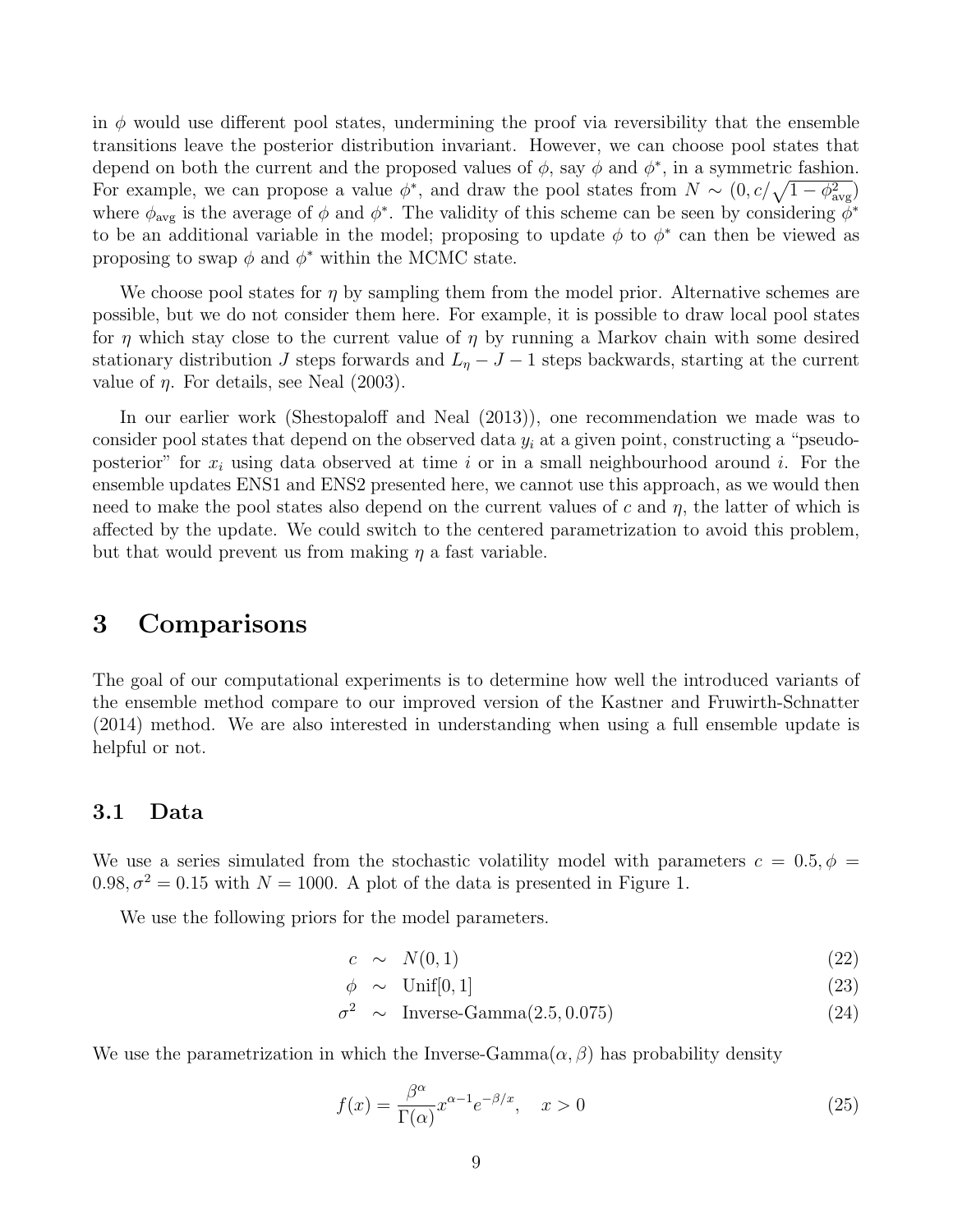

Figure 1: Data set used for testing.

For  $\alpha = 2.5, \beta = 0.075$  the 2.5% and 97.5% quantiles of this distribution are approximately  $(0.0117, 0.180).$ 

In the MCMC state, we transform  $\phi$  and  $\sigma^2$  to

$$
\eta = \log(\sigma^2) \tag{26}
$$
\n
$$
\gamma = \log((1+\phi)/(1-\phi)) \tag{27}
$$

with the priors transformed correspondingly.

#### 3.2 Sampling schemes and tuning

We compare three sampling schemes — the Kastner and Fruwirth-Schnatter (KF) method, and our two ensemble schemes, ENS1, in which we map to an ensemble of  $\eta$  and x values and immediately map back, and ENS2, in which we additionally update  $\gamma$  with an ensemble update before mapping back.

We combine the ensemble scheme with the computationally cheap ASIS Metropolis updates. It is sensible to add cheap updates to a sampling scheme if they are available. Note that the ASIS (or translation and scale) updates we use in this paper are generally applicable to location-scale models and are not restricted by the linear and Gaussian assumption.

Pilot runs showed that 80 updates appears to be the point at which we start to get diminishing returns from using more Metropolis updates (given the sufficient statistics) in the KF scheme. This is the number of Metropolis updates we use with the ensemble schemes as well.

The KF scheme updates the state as follows:

1. Update  $x$ , using the Kalman filter-based update, using the current mixture indicators  $r$ .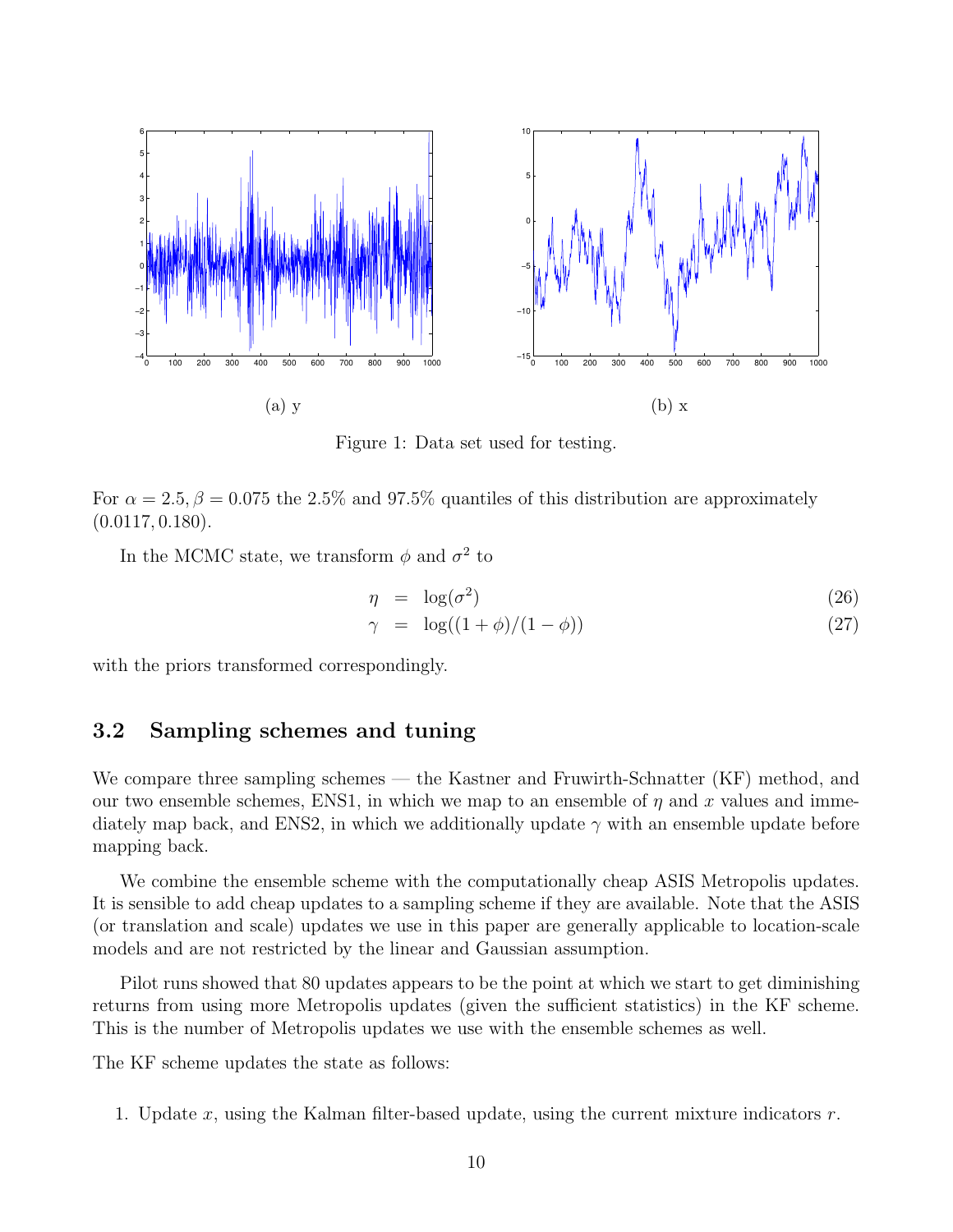- 2. Update the parameters using the mixture approximation to the observation density. This step consists of 80 Metropolis updates to  $\phi$  given the sufficient statistics for NC, followed by one joint update of c and  $\eta$ .
- 3. Change to the C parametrization.
- 4. Update all three parameters simultaneously using 80 Metropolis updates, given the sufficient statistics for C. Note that this update does not depend on the observation density and is therefore exact.
- 5. Update the mixture indicators  $r$ .

The ENS1 scheme proceeds as follows:

- 1. Map to an ensemble of  $\eta$  and  $x$ .
- 2. Map back to a new value of  $\eta$  and x.
- 3. Do steps 2) 4) as for KF, but with the exact observation density.

The ENS2 scheme proceeds as follows:

- 1. Map to an ensemble of  $\eta$  and x.
- 2. Update  $\gamma$  using an ensemble Metropolis update.
- 3. Map back to a new value of  $\eta$  and x.
- 4. Do steps 2) 4) as for KF, but with the exact observation density.

The Metropolis updates use a normal proposal density centered at the current parameter values. Proposal standard deviations for the Metropolis updates in NC were set to estimated marginal posterior standard deviations, and to half of that in C. This is because in C, we update all three parameters at once, whereas in NC we update c and  $\eta$  jointly and  $\phi$  separately. The marginal posterior standard deviations were estimated using a pilot run of the ENS2 method. The tuning settings for the Metropolis updates are presented in Table 1.

For ensemble updates of  $\gamma$ , we also use a normal proposal density centered at the current value of  $\gamma$ , with a proposal standard deviation of 1, which is double the estimated marginal posterior standard deviation of  $\gamma$ . The pool states over  $x_i$  are selected from the stationary distribution of the AR(1) latent process, with standard deviation  $2/\sqrt{1-\phi_{\text{cur}}^2}$  for the ENS1 scheme and  $2/\sqrt{1-\phi_{\text{avg}}^2}$  for the ENS2 scheme. We used the prior density of  $\eta$  to select pool states for  $\eta$ .

For each method, we started the samplers from 5 randomly chosen points. Parameters were initalized to their prior means (which were 0 for c, 1.39 for  $\gamma$  and  $-3.29$  for  $\eta$ ), and each  $x_i, i = 1, \ldots, N$ , was initialized independently to a value randomly drawn from the stationary distribution of the AR(1) latent process, given  $\gamma$  set to the prior mean. For the KF updates, the mixture indicators  $r$  where all initialized to 5's, this corresponds to the mixture component whose median matches the median of the  $log(\chi_1^2)$  distribution most closely. All methods were run for approximately the same amount of computational time.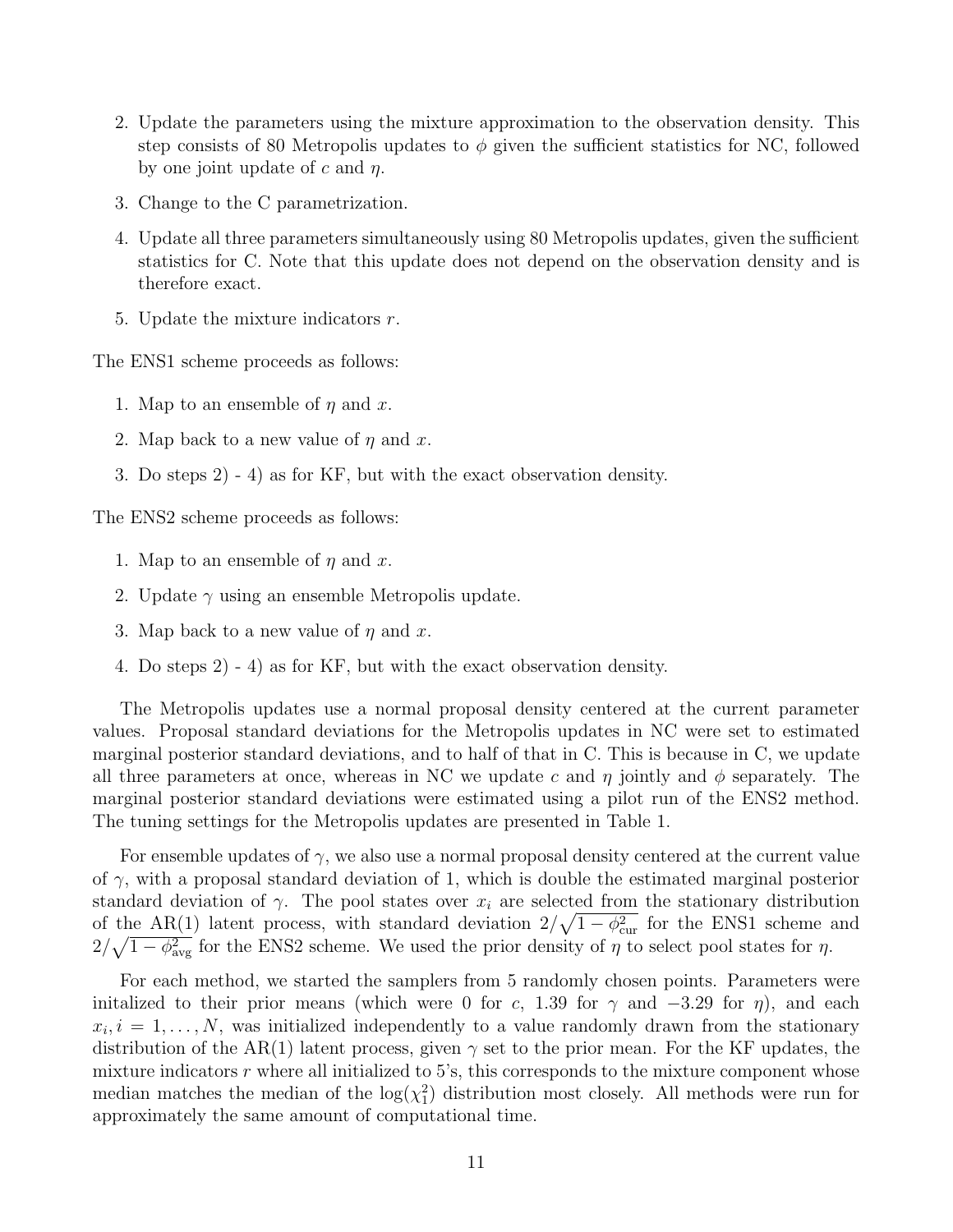#### 3.3 Results

Before comparing the performance of the methods, we verified that the methods give the same answer up to expected variation by looking at the 95% confidence intervals each produced for the posterior means of the parameters. These confidence intervals were obtained from the standard error of the average posterior mean estimate over the five runs. The KF estimates were adjusted using the importance weights that compensate for the use of the approximate observation distribution. No significant disagreement between the answers from the different methods was apparent. We then evaluated the performance of each method using estimates of autocorrelation time, which measures how many MCMC draws are needed to obtain the equivalent of one independent draw.

To estimate autocorrelation time, we first estimated autocovariances for each of the five runs, discarding the first 10% of the run as burn-in, and plugging in the overall mean of the five runs into the autocovariance estimates. (This allows us to detect if the different runs for each method are exploring different regions of the parameter/latent variable space). We then averaged the resulting autocovariance estimates and used this average to get autocorrelation estimates  $\hat{\rho}_k$ . Finally, autocorrelation time was estimated as  $1 + 2 \sum_{k=1}^{K} \hat{\rho}_i$ , with K chosen to be the point beyond which the  $\rho_k$  become approximately 0. All autocovariances were estimated using the Fast Fourier Transform for computational efficiency.

The results are presented in Tables 2 and 3. The timings for each sampler represent an average over 100 iteratons (each iteration consisting of the entire sequence of updates), with the samplers started from a point taken after the sampler converged to equilibrium. The program was written in MATLAB and run on a Linux system with an Intel Xeon X5680 3.33 GHz CPU. For a fair comparison, we multiply estimated autocorrelation times by the time it takes to do one iteration and compare these estimates.

We ran the KF method for 140,000 iterations, with estimated autocorrelation times using the original (unweighed) sequence for  $(c, \gamma, \eta)$  of  $(2.1, 37, 73)$ , which after adjusting by computation time of 0.16 seconds per iteration are  $(0.34, 5.9, 12)$ . It follows that the ENS1 method with  $L_x$  set to 50 and  $L<sub>\eta</sub>$  set to 10 is better than the KF method by a factor of about 3.1 for the parameter  $\eta$ . For ENS2, the same settings  $L_x = 50$  and  $L_{\eta} = 10$  appears to give the best results, with ENS2 worse by a factor of about 1.7 than ENS1 for sampling  $\eta$ . We also see that the ENS1 and ENS2 methods aren't too sensitive to the particular tuning parameters, so long at there is a sufficient number of ensemble elements both for  $x_i$  and for  $\eta$ .

| Method           | Prop. Std. (NC)   Acc. Rate   Acc. Rate             |          |        |      |                                        | Prop. Std. $(C)$      |          |  | Acc. Rate               |  |
|------------------|-----------------------------------------------------|----------|--------|------|----------------------------------------|-----------------------|----------|--|-------------------------|--|
|                  |                                                     | $\gamma$ | $\eta$ |      | for $\gamma$ (NC) for $(c, \eta)$ (NC) | $\overline{c}$        | $\gamma$ |  | for $(c, \gamma, \eta)$ |  |
| ΚF               |                                                     |          |        |      | 0.12                                   |                       |          |  |                         |  |
| ENS1             | $\begin{array}{cccc} 0.21 & 0.5 & 0.36 \end{array}$ |          |        | 0.52 | 0.12                                   | $0.105$ $0.25$ $0.18$ |          |  | 0.22                    |  |
| ENS <sub>2</sub> |                                                     |          |        |      |                                        |                       |          |  |                         |  |

Table 1: Metropolis proposal standard deviations with associated acceptance rates.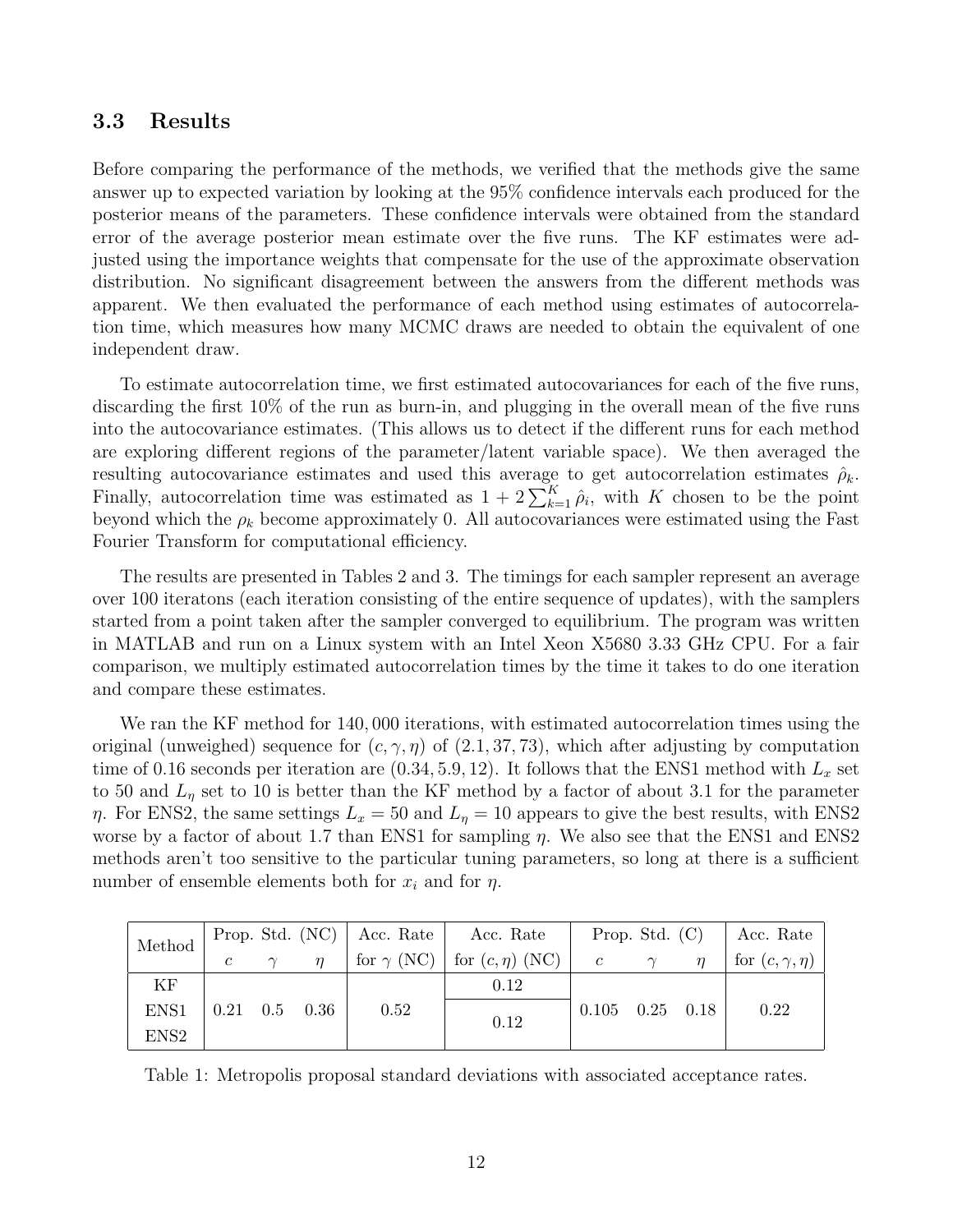|       |            |            |              | ACT           |          |        | $ACT \times time$ |          |         |  |
|-------|------------|------------|--------------|---------------|----------|--------|-------------------|----------|---------|--|
| $L_x$ | $L_{\eta}$ | Iterations | Time/iter(s) | $\mathcal{C}$ | $\gamma$ | $\eta$ | $\boldsymbol{c}$  | $\gamma$ | $\eta$  |  |
|       | 1          | 195000     | 0.11         | 2.6           | 99       | 160    | 0.29              | 11       | 18      |  |
| 10    | 10         | 180000     | 0.12         | 2.7           | 95       | 150    | 0.32              | 11       | 18      |  |
|       | 30         | 155000     | 0.14         | 2.6           | 81       | 130    | 0.36              | 11       | 18      |  |
|       | 50         | 140000     | 0.16         | 2.3           | 91       | 140    | 0.37              | 15       | 22      |  |
|       | 1          | 155000     | 0.14         | 2.4           | 35       | 71     | 0.34              | 4.9      | 9.9     |  |
| 30    | 10         | 135000     | 0.16         | 2.2           | 18       | 26     | 0.35              | 2.9      | 4.2     |  |
|       | 30         | 110000     | 0.20         | 2.3           | 19       | 26     | 0.46              | 3.8      | $5.2\,$ |  |
|       | 50         | 65000      | 0.33         | 1.9           | 16       | 24     | 0.63              | 5.3      | 7.9     |  |
|       | 1          | 115000     | 0.19         | 1.9           | 34       | 68     | 0.36              | 6.5      | 13      |  |
| 50    | 10         | 95000      | 0.23         | 1.9           | 11       | 17     | 0.44              | 2.5      | 3.9     |  |
|       | 30         | 55000      | 0.38         | 2.2           | 8.9      | 12     | 0.84              | 3.4      | 4.6     |  |
|       | 50         | 55000      | 0.39         | 1.9           | 11       | 14     | 0.74              | 4.3      | $5.5\,$ |  |
|       | 1          | 85000      | 0.25         | 2.2           | 33       | 67     | 0.55              | 8.3      | 17      |  |
| 70    | 10         | 60000      | 0.38         | 1.9           | 8.3      | 11     | 0.72              | 3.2      | 4.2     |  |
|       | 30         | 50000      | 0.42         | 1.8           | 8.4      | 11     | 0.76              | 3.5      | 4.6     |  |
|       | 50         | 45000      | 0.48         | 1.9           | 9.1      | 12     | 0.91              | 4.4      | 5.8     |  |

Table 2: Performance of method ENS1.

|       |              |                        |            |              | ACT            |         |        | $\mathrm{ACT}$ $\times$ time |                |        |
|-------|--------------|------------------------|------------|--------------|----------------|---------|--------|------------------------------|----------------|--------|
| $L_x$ | $L_n$        | Acc. Rate for $\gamma$ | Iterations | Time/iter(s) | $\mathfrak{c}$ | $\phi$  | $\eta$ | $\boldsymbol{c}$             | $\gamma$       | $\eta$ |
|       | $\mathbf{1}$ | 0.32                   | 110000     | 0.20         | $2.5\,$        | 100     | 170    | 0.5                          | 20             | 34     |
| 10    | 10           | 0.32                   | 95000      | 0.23         | 2.4            | 91      | 140    | 0.55                         | 21             | 32     |
|       | 30           | 0.32                   | 80000      | 0.27         | 2.5            | 97      | 150    | 0.68                         | 26             | 41     |
|       | 50           | 0.32                   | 70000      | 0.30         | 2.7            | 90      | 140    | 0.81                         | 27             | 42     |
|       | $\mathbf{1}$ | 0.33                   | 80000      | 0.26         | 2.3            | 34      | 68     | 0.6                          | 8.8            | 18     |
| 30    | 10           | 0.33                   | 70000      | 0.31         | 2.3            | 18      | 26     | 0.71                         | 5.6            | 8.1    |
|       | 30           | 0.33                   | 55000      | 0.39         | $\overline{2}$ | 18      | 27     | 0.78                         | $\overline{7}$ | 11     |
|       | 50           | 0.34                   | 35000      | 0.61         | 2.4            | 12      | 19     | 1.5                          | 7.3            | 12     |
|       | $\mathbf{1}$ | $0.34\,$               | 60000      | 0.36         | 1.7            | $33\,$  | 69     | 0.61                         | 12             | $25\,$ |
| 50    | 10           | 0.35                   | 50000      | 0.44         | 2.1            | 10      | 15     | 0.92                         | 4.4            | 6.6    |
|       | 30           | 0.34                   | 30000      | 0.71         | 1.8            | 10      | 15     | 1.3                          | 7.1            | 11     |
|       | 50           | 0.34                   | 25000      | 0.81         | 1.8            | 12      | 17     | 1.5                          | 9.7            | 14     |
|       | 1            | $0.34\,$               | 45000      | 0.49         | 2.2            | 29      | 61     | 1.1                          | 14             | $30\,$ |
| 70    | 10           | 0.35                   | 30000      | 0.72         | 1.6            | 7.3     | 11     | 1.2                          | 5.3            | 7.9    |
|       | 30           | 0.36                   | 25000      | 0.86         | 1.6            | 7.3     | 9.3    | 1.4                          | 6.3            | 8      |
|       | $50\,$       | 0.36                   | 25000      | 0.96         | 1.8            | $5.9\,$ | 7.8    | 1.7                          | 5.7            | 7.5    |

Table 3: Performance of method ENS2.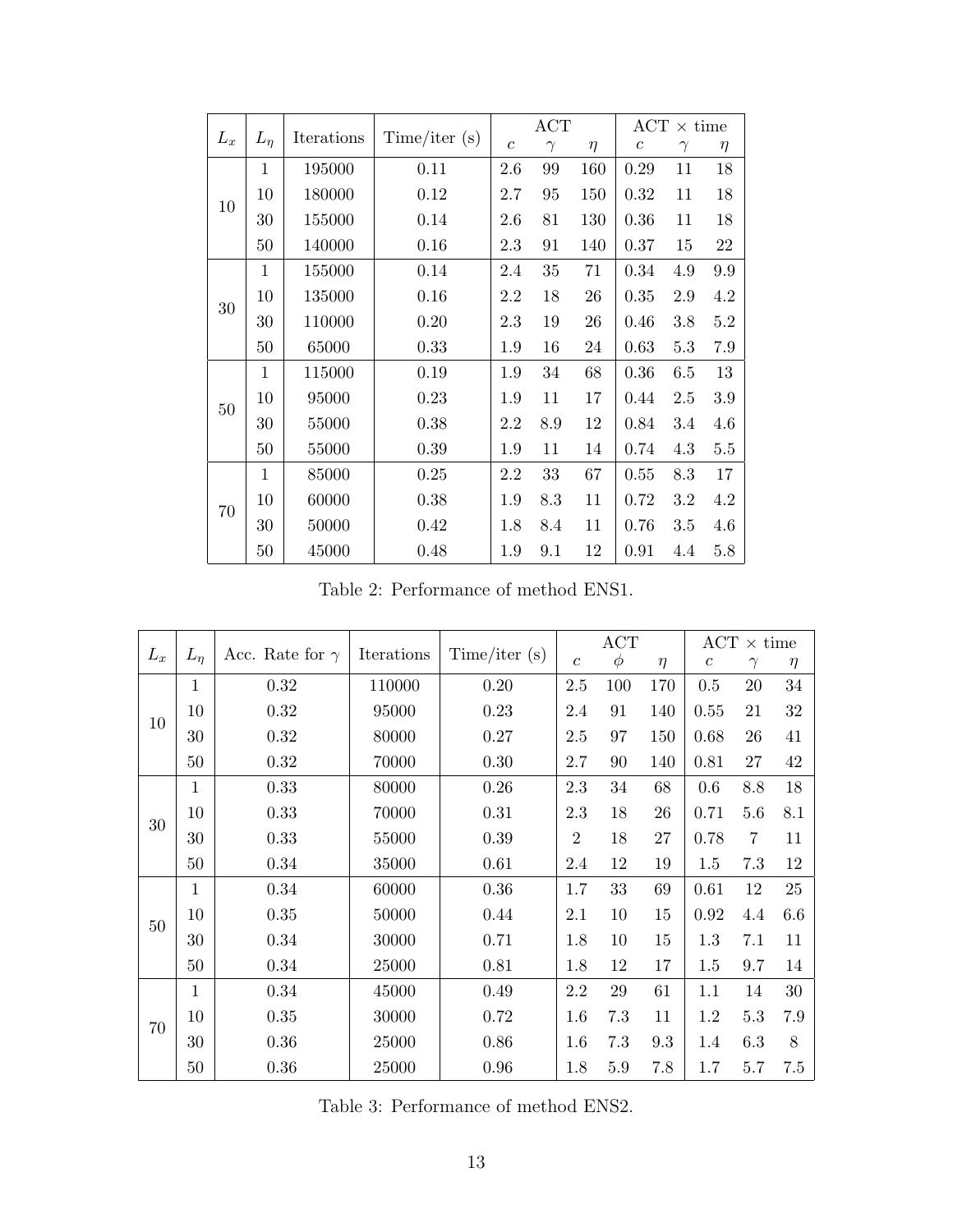| Method           |                                                                              |                                                                                  |
|------------------|------------------------------------------------------------------------------|----------------------------------------------------------------------------------|
| KF               | $0.2300 \ (\pm 0.0004) \ \ 4.3265 \ (\pm 0.0053) \ \ -3.7015 \ (\pm 0.0054)$ |                                                                                  |
|                  |                                                                              | ENS1   0.2311 ( $\pm$ 0.0006)   4.3228 ( $\pm$ 0.0017)   -3.6986 ( $\pm$ 0.0015) |
| ENS <sub>2</sub> |                                                                              | 0.2306 ( $\pm$ 0.0008) 4.3303 ( $\pm$ 0.0025) -3.7034 ( $\pm$ 0.0021)            |

Table 4: Estimates of posterior means, with standard errors of posterior means shown in brackets.

The results show that using a small ensemble (10 or so pool states) over  $\eta$  is particularly helpful. One reason for this improvement is the ability to use the caching technique to make these updates computationally cheap. A more basic reason is that updates of  $\eta$  consider the entire collection of latent sequences, which allows us to make large changes to  $\eta$ , compared to the Metropolis updates.

Even though the ENS2 method in this case is outperformed by the ENS1 method, we have only applied it to one data set and there is much room for further tuning and improvement of the methods. A possible explanation for the lack of substantial performance gain with the ensemble method is that conditional on a single sequence, the distribution of  $\phi$  has standard deviation comparable to its marginal standard deviation, which means that we can't move too much further with an ensemble update than we do with our Metropolis updates. An indication of this comes from the acceptance rate for ensemble updates of  $\gamma$  in ENS2, which we can see isn't improved by much as more pool states are added.

Parameter estimates for the best performing KF, ENS1 and ENS2 settings are presented in Table 4. These estimates were obtained by averaging samples from all 5 runs with 10% of the sample discarded as burn-in. We see that the differences between the standard errors are in approximate agreement with the differences in autocorrelation times for the different methods.

### 4 Conclusion

We found that noticeable performance gains can be obtained by using ensemble MCMC based sampling methods for the stochastic volatility model. It may be possible to obtain even larger gains on different data sets, and with even better tuning. In particular, it is possible that the method of updating  $\phi$  with an ensemble, or some variation of it, actually performs better than a single sequence method in some other instance.

The method of Kastner and Fruwirth-Schnatter (2014) relies on the assumption that the state process is linear and Gaussian, which enables efficient state sequence sampling using Kalman filters. The method would not be applicable if this was not the case. However, the ensemble method could still be applied to this case as well. It would be of interest to investigate the performance of ensemble methods for stochastic volatility models with different noise structures for the latent process. It would also be interesting to compare the performance of the ensemble MCMC method with the PMCMC-based methods of Andrieu et. al (2010) and also to see whether techniques used to improve PMCMC methods can be used to improve ensemble methods and vice versa.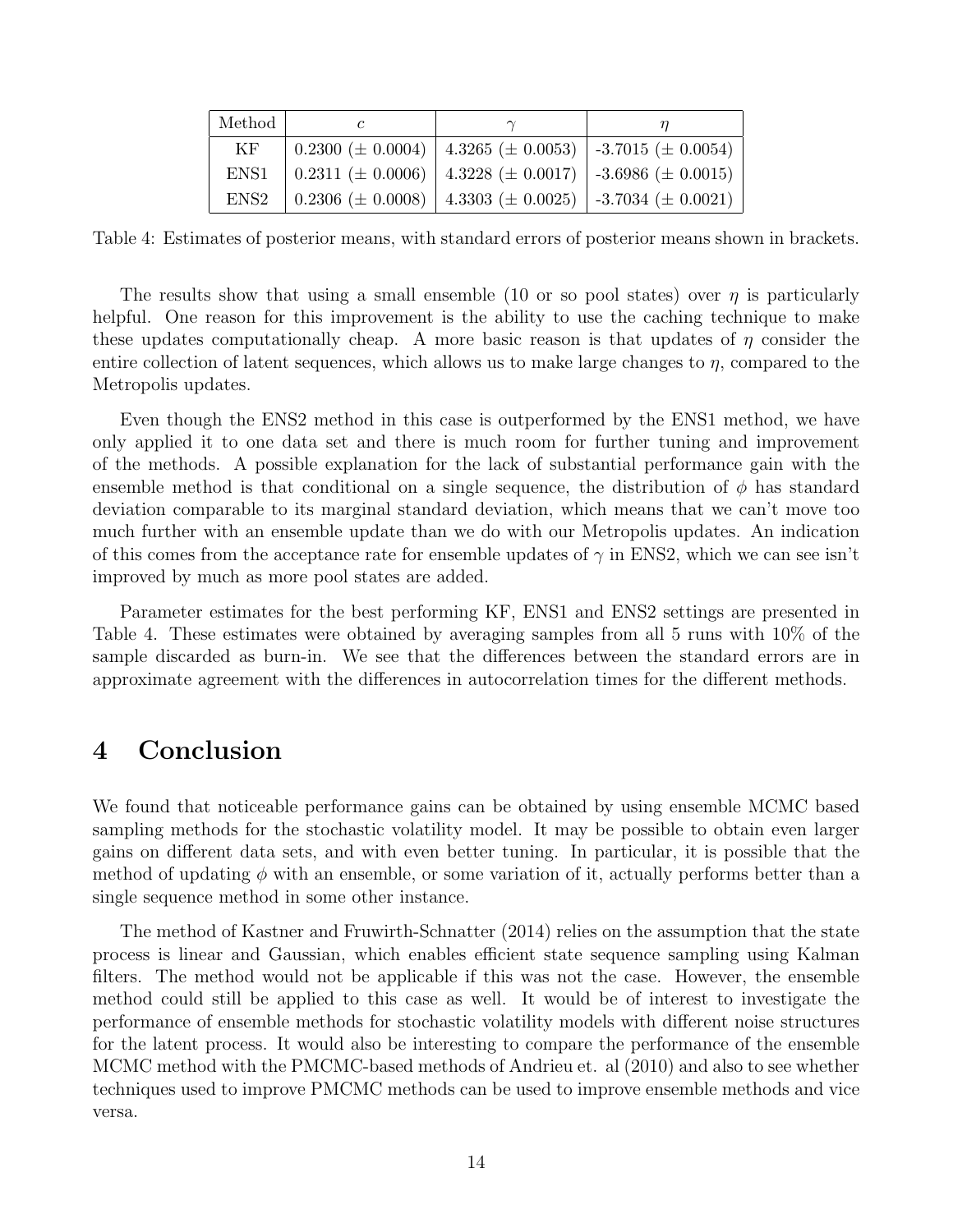Multivariate versions of stochastic volatility models, for example those considered in Scharth and Kohn (2013) are another class of models for which inference is difficult, and that it would be interesting to apply the ensemble MCMC method to. We have done preliminary experiments applying ensemble methods to multivariate stochastic volatility models, with promising results. For these models, even though the latent process is linear and Gaussian, due to a non-constant covariance matrix the observation process does not have a simple and precise mixture of Gaussians approximation.

### Acknowledgements

This research was supported by the Natural Sciences and Engineering Research Council of Canada. A. S. is in part funded by an NSERC Postgraduate Scholarship. R. N. holds a Canada Research Chair in Statistics and Machine Learning.

### References

- Andrieu, C., Doucet, A. and Holenstein, R. (2010). "Particle Markov chain Monte Carlo methods", Journal of the Royal Statistical Society B, vol. 72, pp. 269-342.
- Kastner, G. and Fruhwirth-Schnatter, S. (2014). "Ancillarity-sufficiency interweaving strategy (ASIS) for boosting MCMC estimation of stochastic volatility models", Computational Statistics & Data Analysis, vol. 76, pp. 408-423.
- Kim, S., Shephard, N. and Chib, S. (1998). "Stochastic volatility: likelihood inference and comparison with ARCH models", Review of Economic Studies. vol. 65, pp. 361-393.
- Lindsten, F. and Schon, T. B. (2013). "Backward simulation methods for Monte Carlo statistical inference", Foundations and Trends in Machine Learning. vol.  $6(1)$ , pp. 1-143.
- Liu, J.S. and Sabatti, C. (2000). "Generalized Gibbs sampler and multigrid Monte Carlo for Bayesian computation", Biometrika, vol. 87, pp. 353-369.
- Liu, J.S. and Wu, Y.N. (1999). "Parameter expansion for data augmentation", *Journal of the* American Statistical Association vol. 94, pp. 1264-1274.
- Neal, R. M. (2003). "Markov Chain Sampling for Non-linear State Space Models using Embedded Hidden Markov Models", Technical Report No. 0304, Department of Statistics, University of Toronto, http://arxiv.org/abs/math/0305039.
- Neal, R. M., Beal, M. J., and Roweis, S. T. (2004). "Inferring state sequences for non-linear systems with embedded hidden Markov models", in S. Thrun, et al (editors), Advances in Neural Information Processing Systems 16, MIT Press.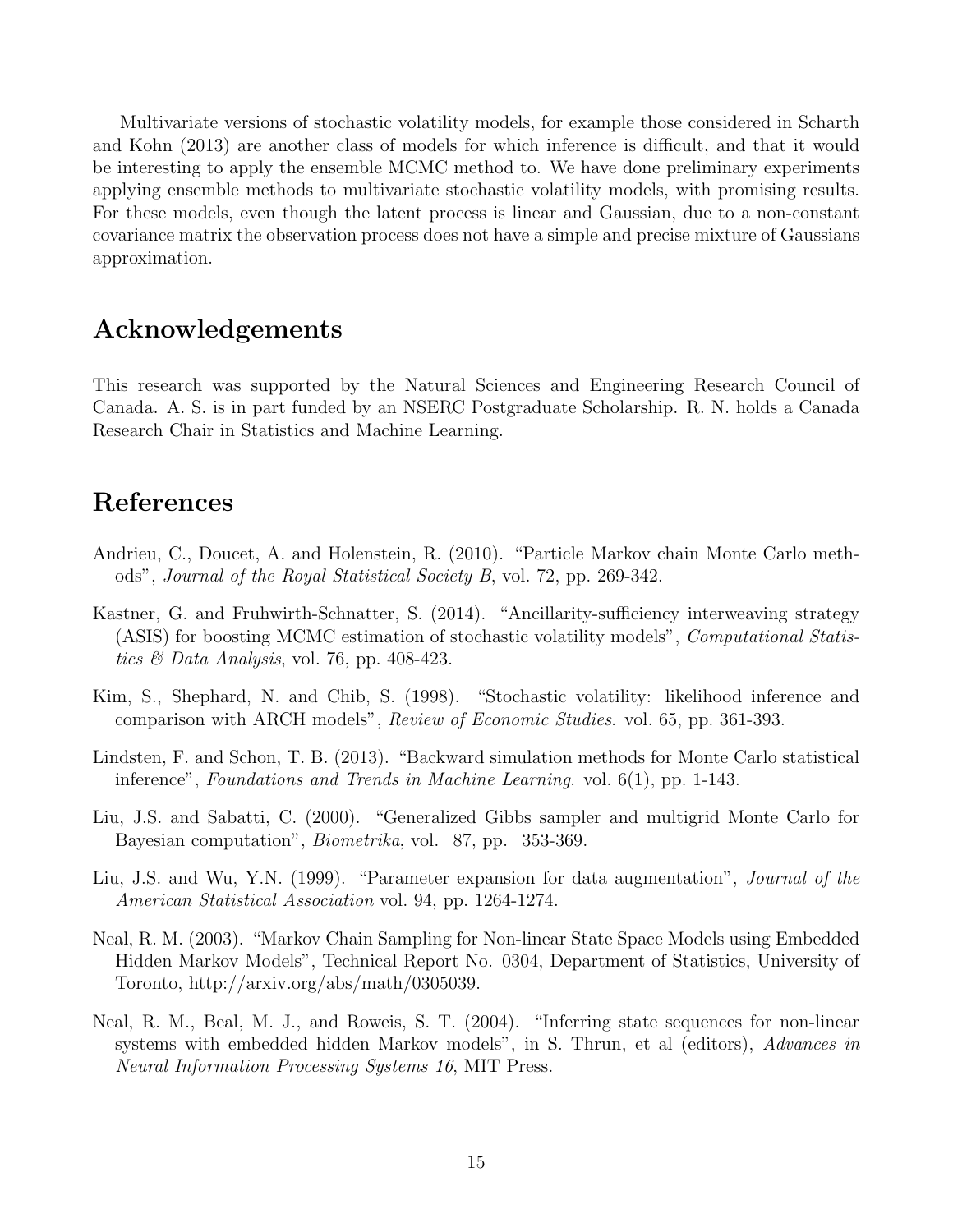- Neal, R. M. (2010). "MCMC Using Ensembles of States for Problems with Fast and Slow Variables such as Gaussian Process Regression", Technical Report No. 1011, Department of Statistics, University of Toronto, http://arxiv.org/abs/1101.0387.
- Omori, Y., Chib, S., Shephard, N. and Nakajima, J. (2007). "Stochastic volatility model with leverage: fast and efficient likelihood inference", Journal of Econometrics, vol. 140-2, pp. 425- 449.
- Petris, G., Petrone, S. and Campagnoli, P. (2009). Dynamic Linear Models with R, Springer: New York.
- Scharth, M. and Kohn, R. (2013). "Particle Efficient Importance Sampling", arXiv preprint 1309.6745v1.
- Shestopaloff, A. Y. and Neal, R. M. (2013). "MCMC for non-linear state space models using ensembles of latent sequences", Technical Report, http://arxiv.org/abs/1305.0320.
- Yu, Y. and Meng, X. (2011). "To Center or Not to Center, That is Not the Question: An Ancillarity-Sufficiency Interweaving Strategy (ASIS) for Boosting MCMC Efficiency", Journal of Computational and Graphical Statistics, vol. 20 (2011), pp. 531-570.

### Appendix

Here, we derive the sufficient statistics for the stochastic volatility model in the two parametrizations and the likelihoods in terms of sufficient statistics.

For NC, we derive low-dimensional sufficient statistics for  $\phi$  as follows

$$
p(x|\phi) \propto \sqrt{1-\phi^2} \exp\left(-\left(1-\phi^2\right)x_1^2/2\right) \exp\left(-\sum_{i=2}^N (x_i - \phi x_{i-1})^2/2\right)
$$
  
 
$$
\propto \sqrt{1-\phi^2} \exp\left(-\left(x_1^2 - \phi^2 x_1^2 + \sum_{i=2}^N x_i^2 - 2\phi \sum_{i=2}^N x_i x_{i-1} + \phi^2 \sum_{i=2}^N x_{i-1}^2\right)/2\right)
$$
  
 
$$
\propto \sqrt{1-\phi^2} \exp\left(-\left(\phi^2 \sum_{i=2}^{N-1} x_i^2 - 2\phi \sum_{i=2}^N x_i x_{i-1} + \sum_{i=1}^N x_i^2\right)/2\right)
$$

Letting

$$
t_1 = \sum_{i=1}^{N} x_i^2
$$
,  $t_2 = \sum_{i=2}^{N} x_{i-1} x_i$ ,  $t_3 = x_1^2 + x_N^2$ 

we can write

$$
p(x|\phi) \propto \sqrt{1-\phi^2} \exp(-(\phi^2(t_1-t_3)-2\phi t_2+t_1)/2)
$$